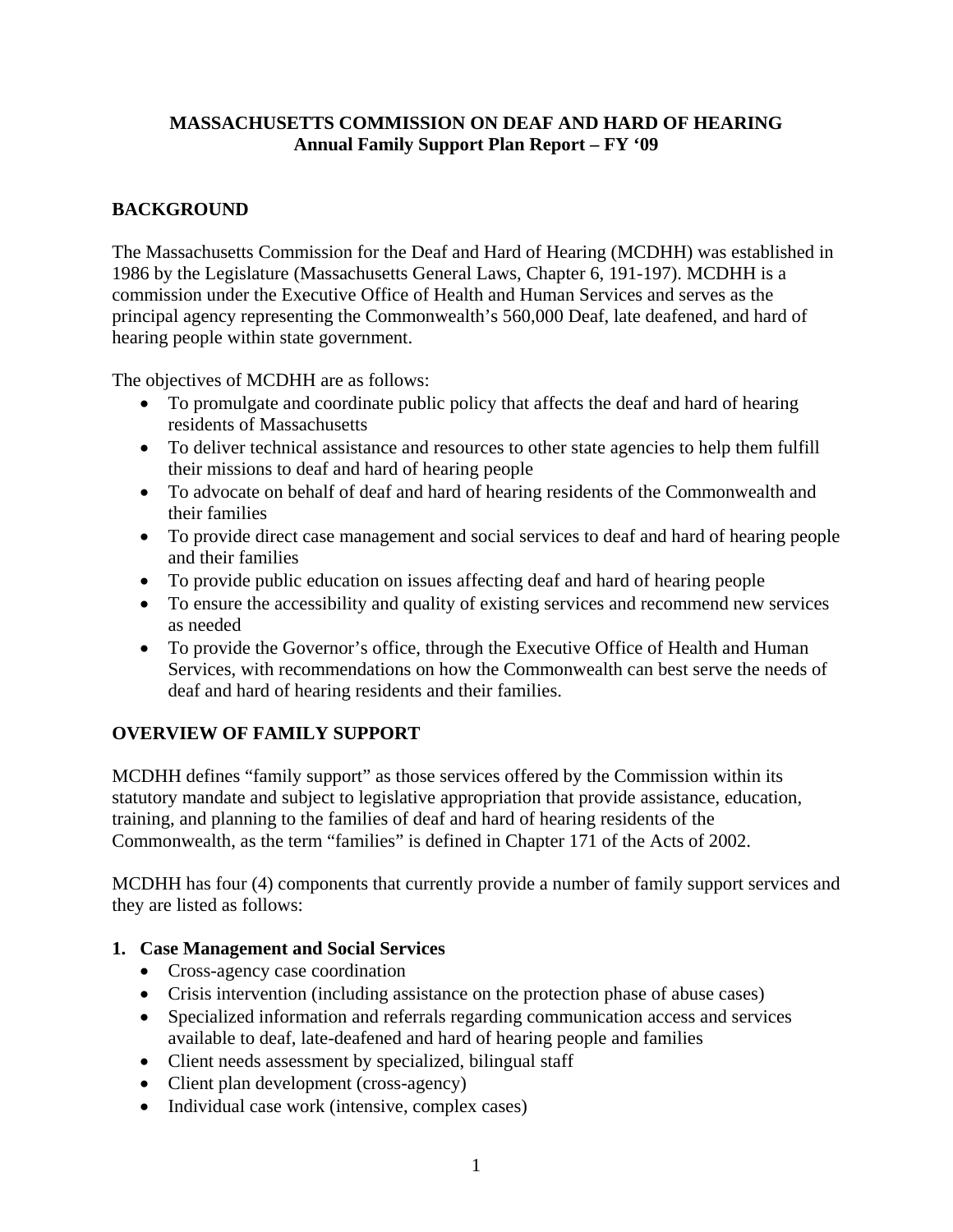- Chapter 688 transitional case management
- Personal counseling (bilingual staff)
- Development of resources and natural support systems
- Outreach/case finding
- Individual consumer education
- Certification services
- Case management for 'gap' populations, such as visually disabled deaf/hard of hearing persons, less-than-severely mentally ill deaf/hard of hearing persons, uneducated deaf/hard of hearing persons, or immigrants.

#### **Children Specialists**

MCDHH has 4 Children's Specialists covering the State of Massachusetts. They are located in Boston, Plymouth, Worcester, and Springfield. They help families identify needs and assist them in working with other agencies for the betterment of their children. They also consult with, or provide training to, other agencies about the special needs of children who are deaf or have hearing loss.

#### **Assistive Technology Funds**

Annually, MCDHH has been able to allocate a small amount of dollars to be made available to families who need to purchase assistive equipment but are unable to afford the cost. The majority of monies are used to purchase hearing aids for family members as well as elderly people. During FY'08, MCDHH supplemented this funding with an assistive technology grant from the Carl and Ruth Shapiro Family Foundation; these funds provided equipment to an additional 10-12 individuals. In response to steadily increasing requests, and to eliminate the barrier of the resulting waitlist, MCDHH identified a collaborating entity with more substantial resources, and beginning with FY'09, families requesting AT assistance will be provided with information and referral materials for services from the Boston Guild Clinical Programs of the Speech-Language and Hearing Center at Northeastern University and a listing of resources outside of the Boston region.

#### **2. Interpreter/CART Referral Services**

MCDHH also administers the Interpreter and CART (Communication Access Real Time) Referral Services. These services are vital to deaf and hard of hearing families because they provide communication access for deaf and hard of hearing children and adults in a variety of public settings.

#### **3. Communication Access, Training, and Technology Services (CATTS)**

- Provides public education on all issues related to hearing loss
- Provides free communication accessibility training and technical assistance to state agencies, public and private entities seeking to ensure compliance with the relevant provisions of the Americans with Disabilities Act (ADA)
- Produces MCDHH's informational materials
- Manages MCDHH's website
- Provides general information related to deaf, late deafened and hard of hearing people, their needs and services via telephone, TTY, and e-mail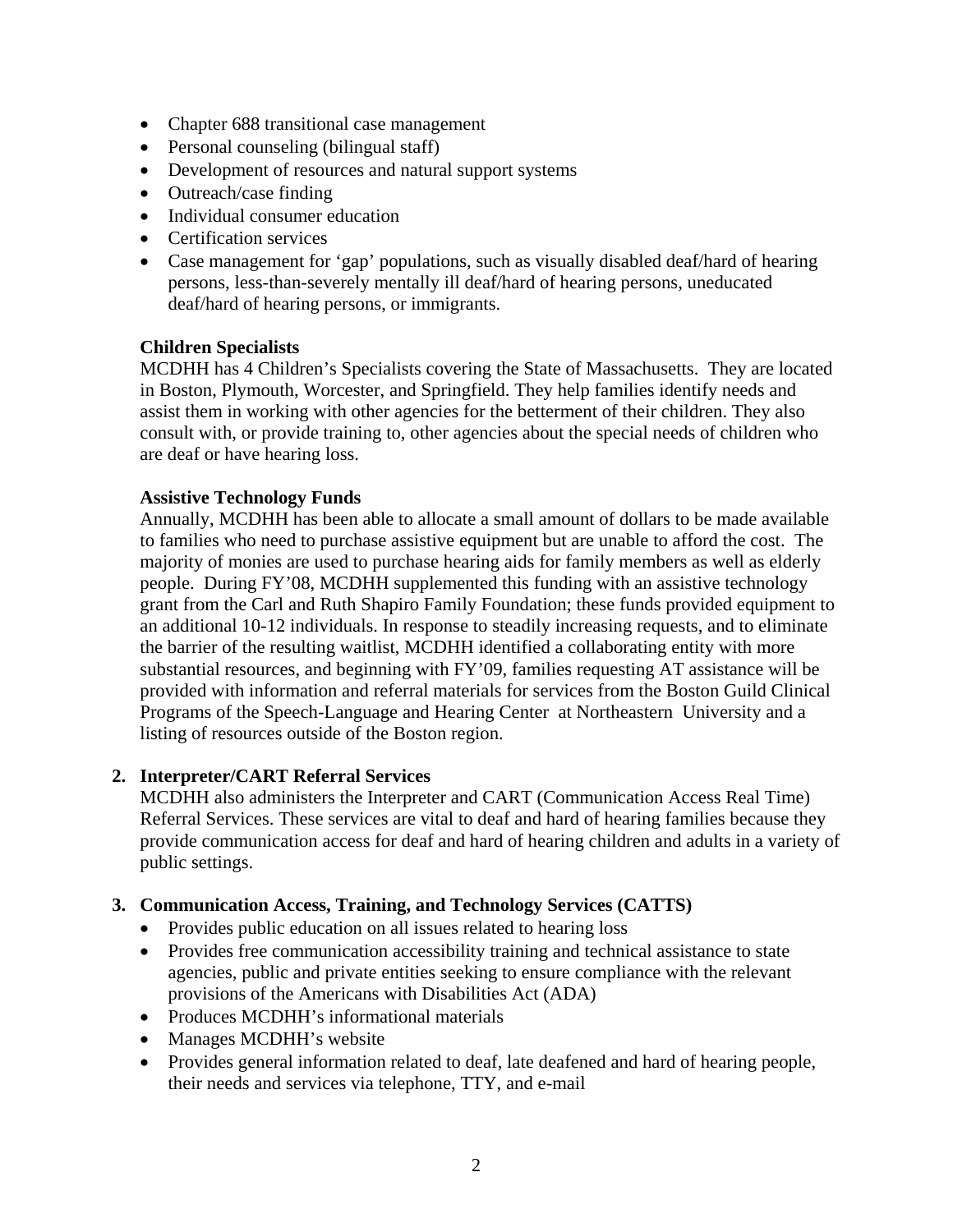• Maintains a Technology Demonstration Center featuring a broad variety of assistive listening systems, visual communication devices, and signaling systems that alert individuals to sounds in their environment.

# **4. Independent Living Programs**

MCDHH contracts with ten (10) Independent Living Programs throughout the State of Massachusetts to provide the following services to deaf and hard of hearing people and their families:

- Skill training
- Self-advocacy training
- Peer mentoring/counseling
- Alternative support and recreational services
- Topical workshops for consumer education and advocacy

### **PROCESS FOR OBTAINING "SUBSTANTIAL CONSULTATION" FROM FAMILIES REGARDING FLEXIBLE SUPPORT NEEDS**

MCDHH employed the following mechanisms to gather information from deaf and hard of hearing people and their families about their support needs:

- Issues and concerns are discussed at Statewide Advisory Committee (SAC) and Regional Advisory Council (RAC) meetings on a regular basis
- Individual conversations and consultations with families utilizing MCDHH programs and services
- Information gathered by Case Management Information and Referral Specialist
- Children Specialists attend various state and private meetings and workgroups such as DOE, DMH, DMR, wraparound projects (mental health and children/adolescents) and obtain information regarding what is happening with families in the community.

## **FOCUS AREAS**

## **I. Family Empowerment**

### *Current Activities:*

MCDHH Case Managers and IL Specialists in DHILS programs throughout the State of Massachusetts continue to work closely with Deaf and Hard of Hearing consumers/clients and their families to empower them by providing them with training and supports in order to develop their Independent Living Skills.

## *New Initiatives:*

- MCDHH renewed their Memorandum of Understanding with the Massachusetts Department of Early and Secondary Education to provide information and training to families with Deaf/hard of hearing children in collaboration with the Federation for Children with Special Needs.
- MCDHH established an agreement with the Department of Public Health to improve support, intervention and services for families and their newly-diagnosed infants and children with hearing loss. DPH and MCDHH will focus on educating staff at both agencies about the range of services available; expanding access to services; and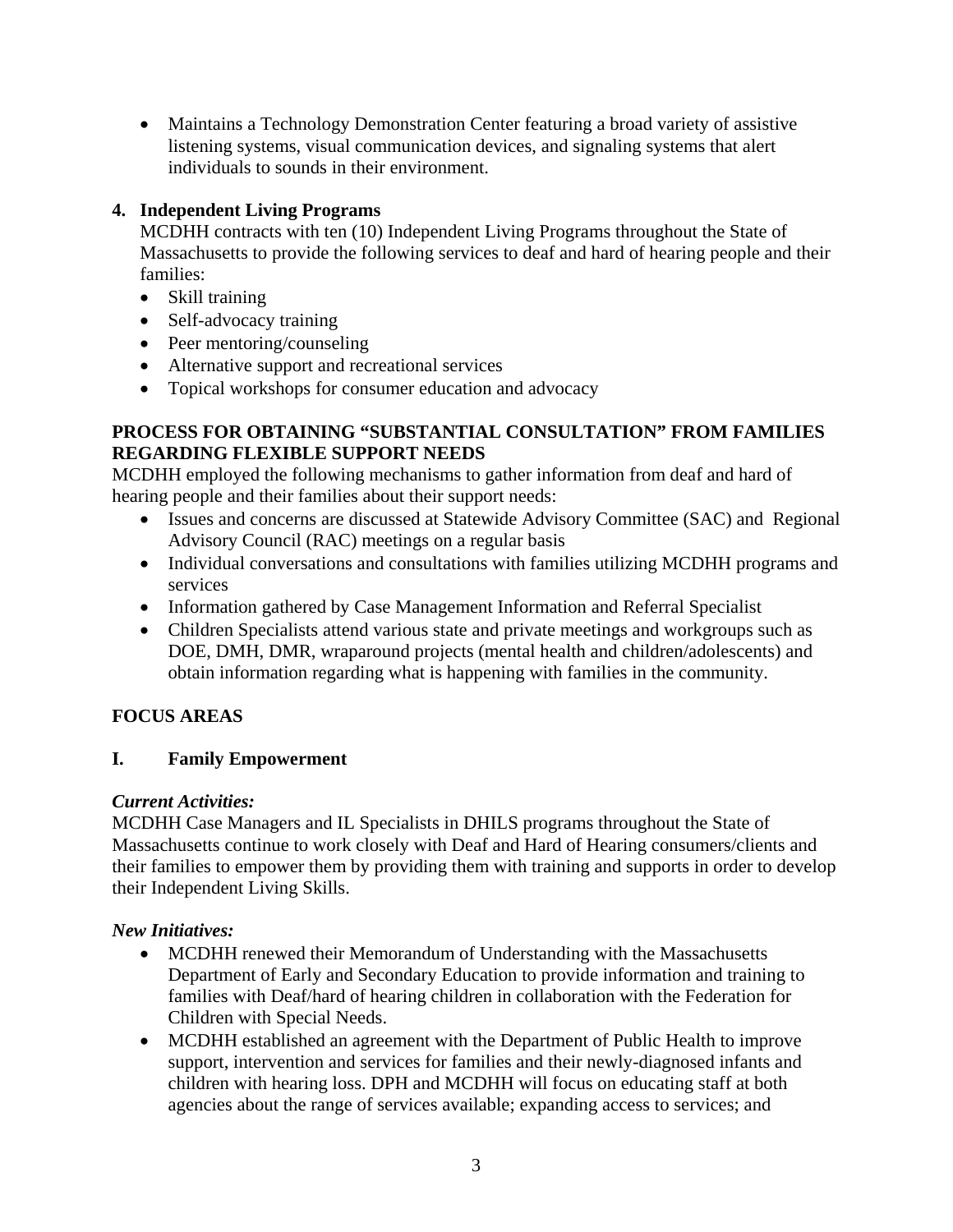strengthening communication and collaboration between the two agencies. The state expects that the initiative will result in an expedited process for early intervention referrals and expanded opportunities for staff to better serve children and families.

- Deaf/Hard of Hearing Independent Living Skills Programs (DHILS) will continue to provide trainings on parenting skills, how to buy a house and money management.
- MCDHH recruited a parent representative for the Statewide Advisory Council (SAC).

### **II. Family Leadership**

### *Current Activities:*

Children Specialists attend many of the IEP meetings with the parents to provide advocacy and to teach parents how to advocate for the rights of their deaf and hard of hearing children. The Specialists also work with parents to help them learn how to take on a more leadership role.

### *New Initiatives:*

- Children's Specialists will continue to provide training on the IEP process and the rights of parents.
- Children's Specialists will continue to provide training about the changes to the IDEA law to parents of deaf and hard of hearing children.
- Case Managers and Children's Specialists will provide information on Chapter 171 to families.
- Case Managers and Children's Specialists will be involved in the EOHHS Person Centered Planning Implementation Grant

## **III. Family Support Resources and Funding**

## *Current Activities:*

- MCDHH will continue to certify parents/families to receive free adaptive telephone equipment from the Massachusetts Equipment Distribution Program (MassEDP).
- MCDHH will continue to provide information to families on MRC's Assistive Technology Loan Program (Money and/or Equipment).
- MCDHH will continue to provide training in the public school systems on making classroom and curriculum accessible to Deaf and Hard of Hearing students according to IDEA and the new National Guidelines for Deaf and Hard of Hearing.

## *New Initiatives:*

• MCDHH will provide referral assistance for families who cannot afford to purchase hearing aids; requests will be connected to the Boston Guild Clinical Programs of the Speech-Language and Hearing Center.

## **IV. Accessing Services and Reports**

## *Current Activities:*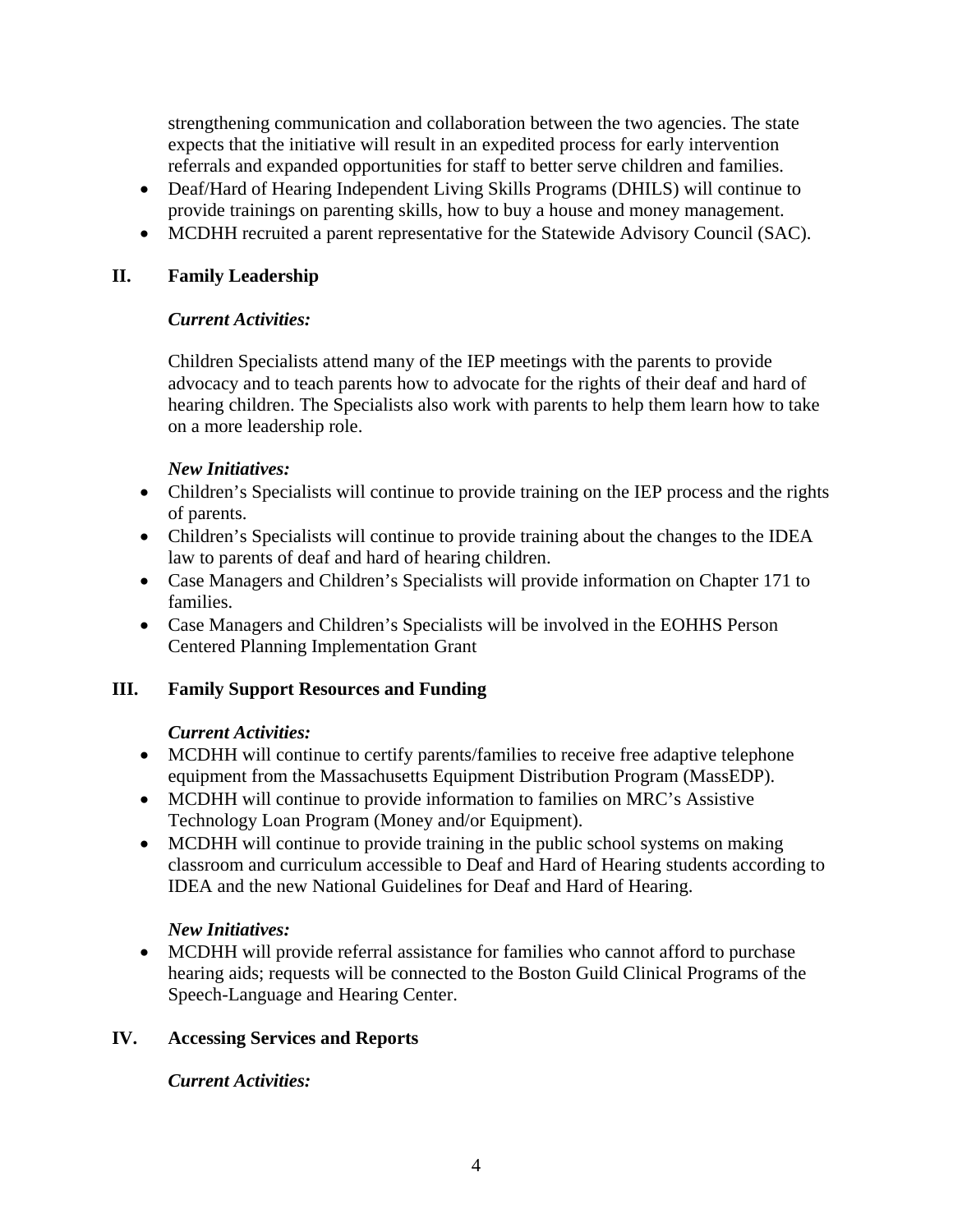MCDHH's Communications Access, Training and Technology Services Department (CATTS) continue to provide public education on all issues related to hearing loss. In particular, CATTS conducts extensive public outreach targeted to providing free communications accessibility training. The CATTS Department is responsible for producing the Commission's informational materials, providing general information related to deaf and hard of hearing people and managing the Commission's web site.

Through CATTS, MCDHH updated and re-published the 2008 edition of the Resource Directory for Deaf and Hard of Hearing people, distributed free of charge. This directory has over 600 listings and is also available online.

CATTS also revised the frequently requested book titled "The Savvy Consumer's Guide to Hearing Loss," which will also be distributed free of charge and is available online.

The Case Management Services Department and CATTS Department work collaboratively to do outreach to historically underserved regions by exhibiting at the Big E in Western Massachusetts, and by actively participating in community events sponsored by diverse population groups.

Case Managers and Case Management Director have been working in collaboration with DMH addressing the issue of lack of substance abuse services for deaf and hard of hearing people.

### *New Initiatives:*

- MCDHH will continue to maintain the Assistive Technology Demonstration Center with updated technology allowing families to try out equipment to determine which is the best fit for them.
- MCDHH will continue to submit articles to the Deaf Community News and other consumer –run publications to connect readers with new initiatives at the Commission and encourage parents and family involvement
- MCDHH will continue to develop and provide information packets that include a listing of resources, videotapes and books to the families.

### **V. Culturally Competent Outreach and Support**

#### *Current Activities:*

MCDHH continues to identify and utilize resources for case managers to access foreign language interpreters to facilitate communication between signing/English speaking staff and parents and families who speak a different language.

### *New Initiatives:*

- MCDHH has translated brochures for case management and social services into Spanish, Portuguese and Chinese.
- MCDHH will continue to hire bi-lingual interpreters for foreign speaking families when needed.